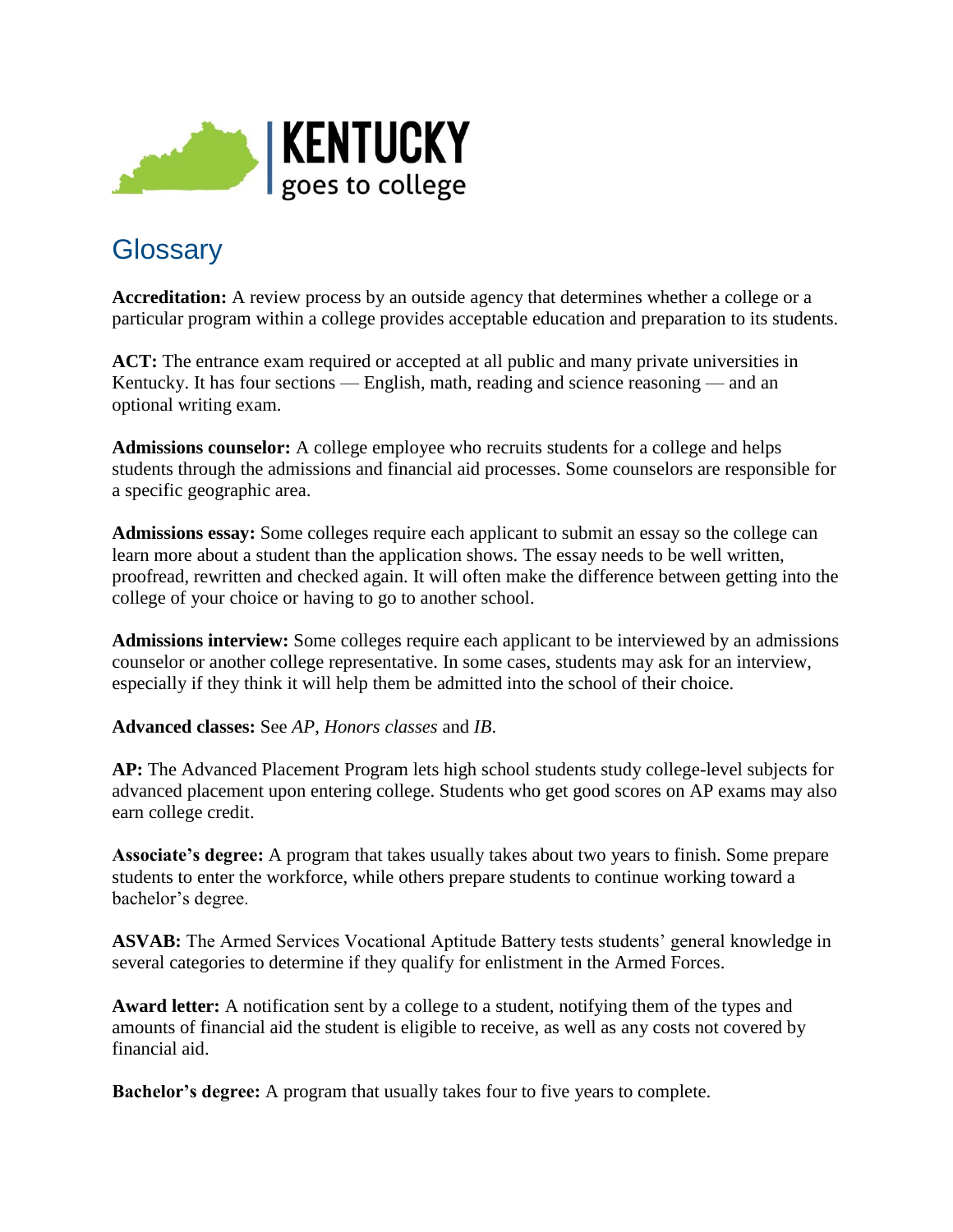**Catalog:** A publication from the school that will include information about majors, courses, admissions, financial aid and other things you need to know. Most colleges have these online.

**Certificate program**: A short-term program that prepares you to work in a particular field.

**CLEP:** The College-Level Examination Program offers subject tests and general tests. Some colleges use the scores to award credit to entering students.

**Common Application:** An application, online or written, accepted by several hundred colleges. Students who use the free Common Application process can apply to any college that participates in the program.

**Conversion scholarship/loan:** Requires recipients to provide certain services or pay back the funds received with interest.

**Cost of attendance (COA):** The total amount it will cost for a year of college. The COA will include tuition, fees, room, meals, books, supplies, transportation and personal expenses, and it will vary from school to school.

**Diploma program:** A short-term program that generally takes longer than a certificate program.

**Dual credit course:** A class that will satisfy high school graduation requirements and earn college credit.

**Early action:** A process in which a student applies early to a college to get an admissions decision within a few months. Unlike early decision, the student does not have to attend that college.

**Early decision:** A binding agreement between a student and a college that means the student, if accepted by the college, must attend that college. The student will have to withdraw all applications to other colleges.

**Expected family contribution (EFC):** Amount the student and family are expected to pay toward yearly college costs. It is subtracted from the cost of attendance to determine how much financial need a student has. The EFC is calculated as a result of the information provided on the FAFSA.

**FAFSA:** The Free Application for Federal Student Aid, used to apply for federal and state financial aid programs.

**Financial aid:** Money from state and federal governments, colleges, private organizations, associations and companies to help pay the costs of a college education or technical training.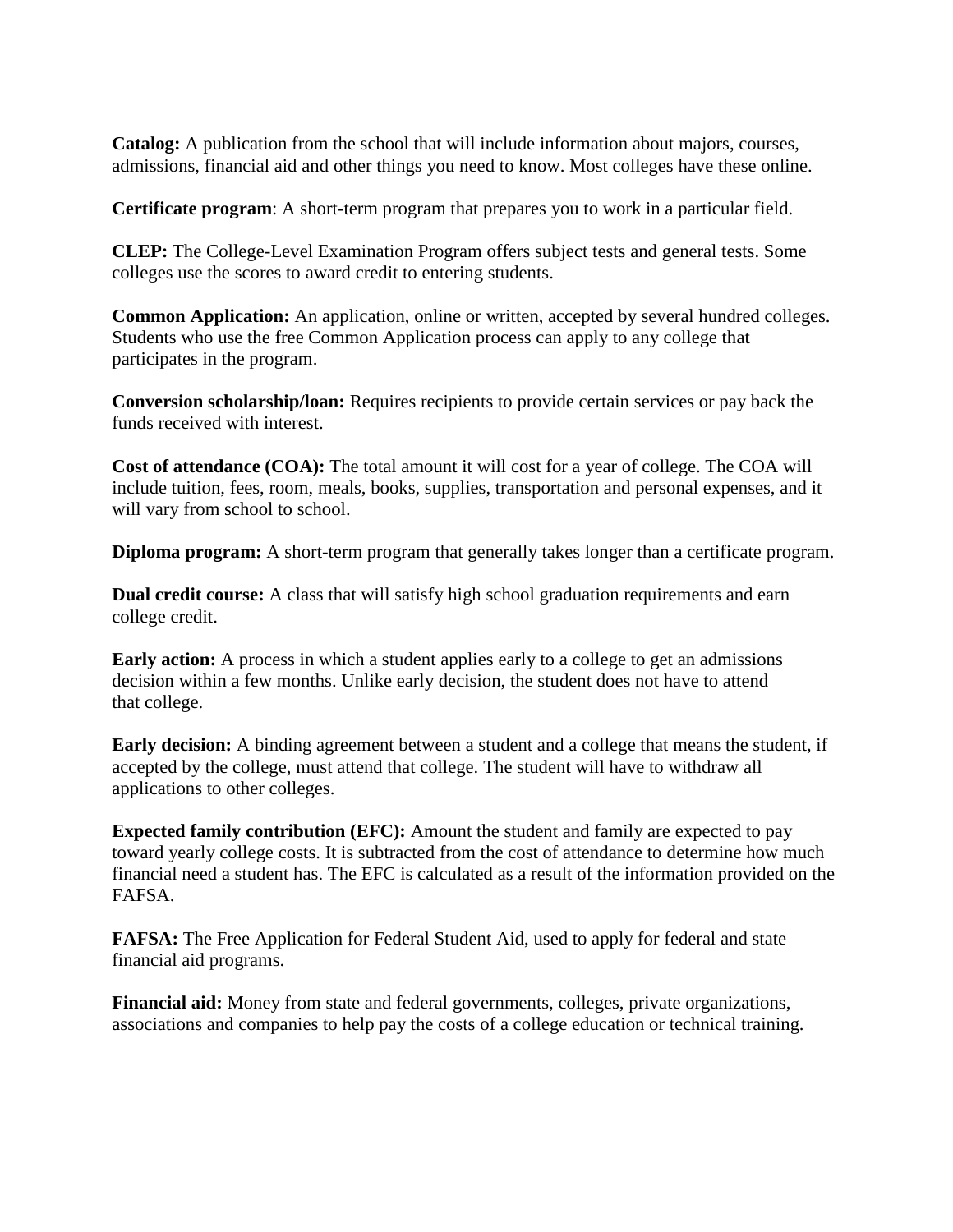*Getting the Facts:* A college planning tool that gives students and families a personalized breakdown of college costs and estimated financial aid. You can access your free report by logging in to your My KHEAA account at **kheaa.com**.

**GPA:** Your grade point average is the sum of the points you earn  $(A=4 \text{ points}, B=3, C=2, D=1,$ F=0) divided by the number of credits you attempted. If you take six credits and get three A's (3  $x$  4 = 12 points), two B's (2 x 3 = 6 points) and 1 C (1 x 2 = 2 points), your GPA would be 3.33  $(20 \text{ points} \div 6 \text{ credits}).$ 

**Grant:** A financial aid award, generally based on financial need, to help pay the cost of higher education. A grant generally does not have to be repaid.

**Honors classes:** High school classes that involve more work at a higher level than regular high schools courses.

**IB:** The International Baccalaureate Program lets students earn college credit while in high school. Some schools require students to participate for two years, others allow them to take classes only one year.

**Individual Learning Plan (ILP):** An online system to help high school students plan their courses and complete activities as they prepare for higher education and career.

**KEES:** The Kentucky Educational Excellence Scholarship program awards scholarship money to students who earn good grades and ACT scores in high school.

**KHEAA:** The Kentucky Higher Education Assistance Authority is a state agency that helps students plan and pay for college by providing financial aid programs and free materials and information.

**Loan:** Money borrowed from the federal government or private lenders to help pay higher education costs. A loan must be repaid.

**Major:** Your primary course of study in college.

**Merit-based aid:** Financial aid earned based on academic, athletic or some other type of achievement.

**Minor:** Your secondary course of study in college.

**Need-based aid:** Financial aid based on the government's need analysis formula (EFC).

**Postsecondary education:** Any education after high school.

**Pre-college curriculum:** Specific courses high school students are required to pass for admission into Kentucky's public universities.